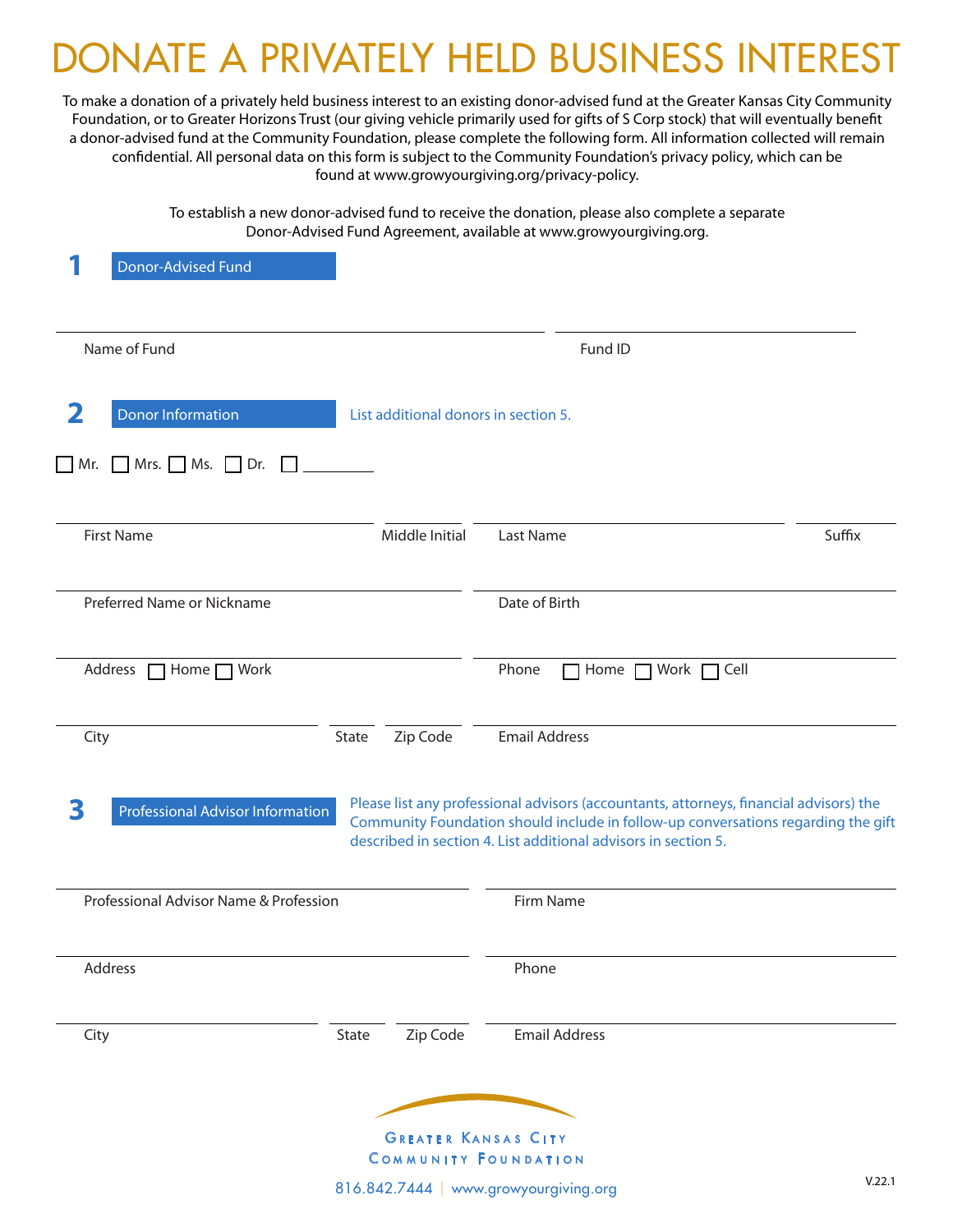

Business Legal Name

Full Legal Name of the Owner of the Business Interest to be Donated

Describe the nature of the business and its underlying assets:

| Business formed as:                       | The business is taxed as a:              |
|-------------------------------------------|------------------------------------------|
| C Corporation<br>$\mathbf{1}$             | Partnership                              |
| S Corporation<br>$\perp$                  | C Corporation                            |
| Limited Partnership<br>$\Box$             | S Corporation                            |
| Limited Liability Company (LLC)<br>$\Box$ | Not Separately Taxed - Single Member LLC |
| Other*:                                   |                                          |

*\*The Community Foundation does not accept donations of general partnership interests.*

| State(s) in which the business files income tax returns               |                                                                              |  |
|-----------------------------------------------------------------------|------------------------------------------------------------------------------|--|
| CFO or CPA for the Business                                           |                                                                              |  |
| Phone                                                                 | <b>Email Address</b>                                                         |  |
| Is there a deadline for completing the gift?<br>$\Gamma$ Yes:<br>l No | Is there a binding obligation to sell the interest?<br>$\Box$ No $\Box$ Yes: |  |
| Are there any potential buyers?<br>Yes:                               | Are there any capital or expense calls?<br>Yes:<br>No.                       |  |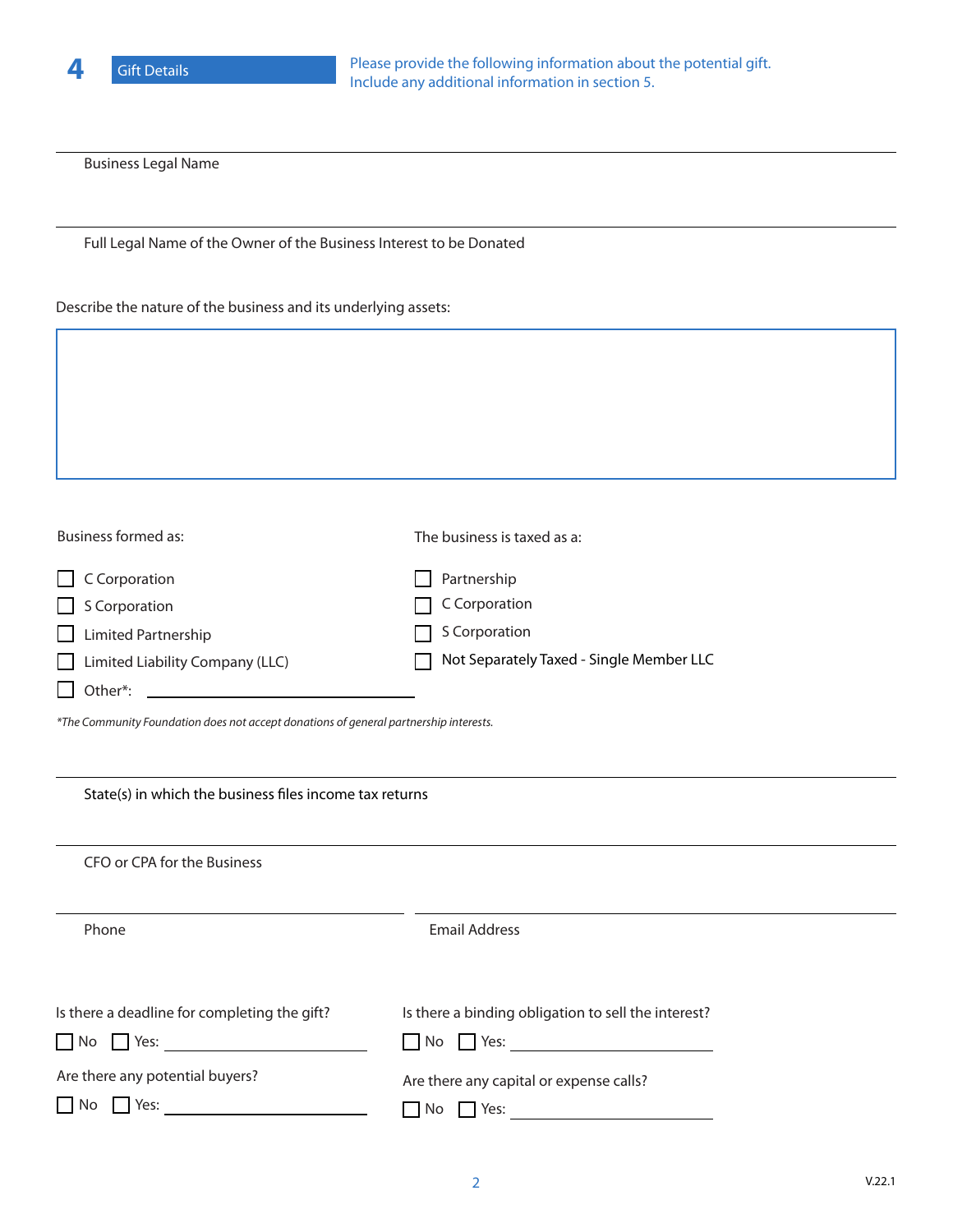| How many shares or LLC/limited partnership units does the donor wish to donate? ______________________________                                                                                                                           |
|------------------------------------------------------------------------------------------------------------------------------------------------------------------------------------------------------------------------------------------|
| What is the total percentage of the business that is owned by (i) the donor, (ii) the donor's family members and<br>(iii) any other entities where more than 35% of that entity is owned/controlled by the donor/donor's family members? |
|                                                                                                                                                                                                                                          |
|                                                                                                                                                                                                                                          |
|                                                                                                                                                                                                                                          |
|                                                                                                                                                                                                                                          |
|                                                                                                                                                                                                                                          |
| Are there currently any mortgages or other obligations attached to the business? If yes, provide the amount and age of the debt.                                                                                                         |
| Are there any "hot assets" (such as inventory or receivables) that will be part of an eventual sale of the business?                                                                                                                     |
|                                                                                                                                                                                                                                          |
| 5<br>Please provide any additional information you would like us to know.<br><b>Additional Information</b>                                                                                                                               |
|                                                                                                                                                                                                                                          |
|                                                                                                                                                                                                                                          |
|                                                                                                                                                                                                                                          |
|                                                                                                                                                                                                                                          |
|                                                                                                                                                                                                                                          |
|                                                                                                                                                                                                                                          |
|                                                                                                                                                                                                                                          |